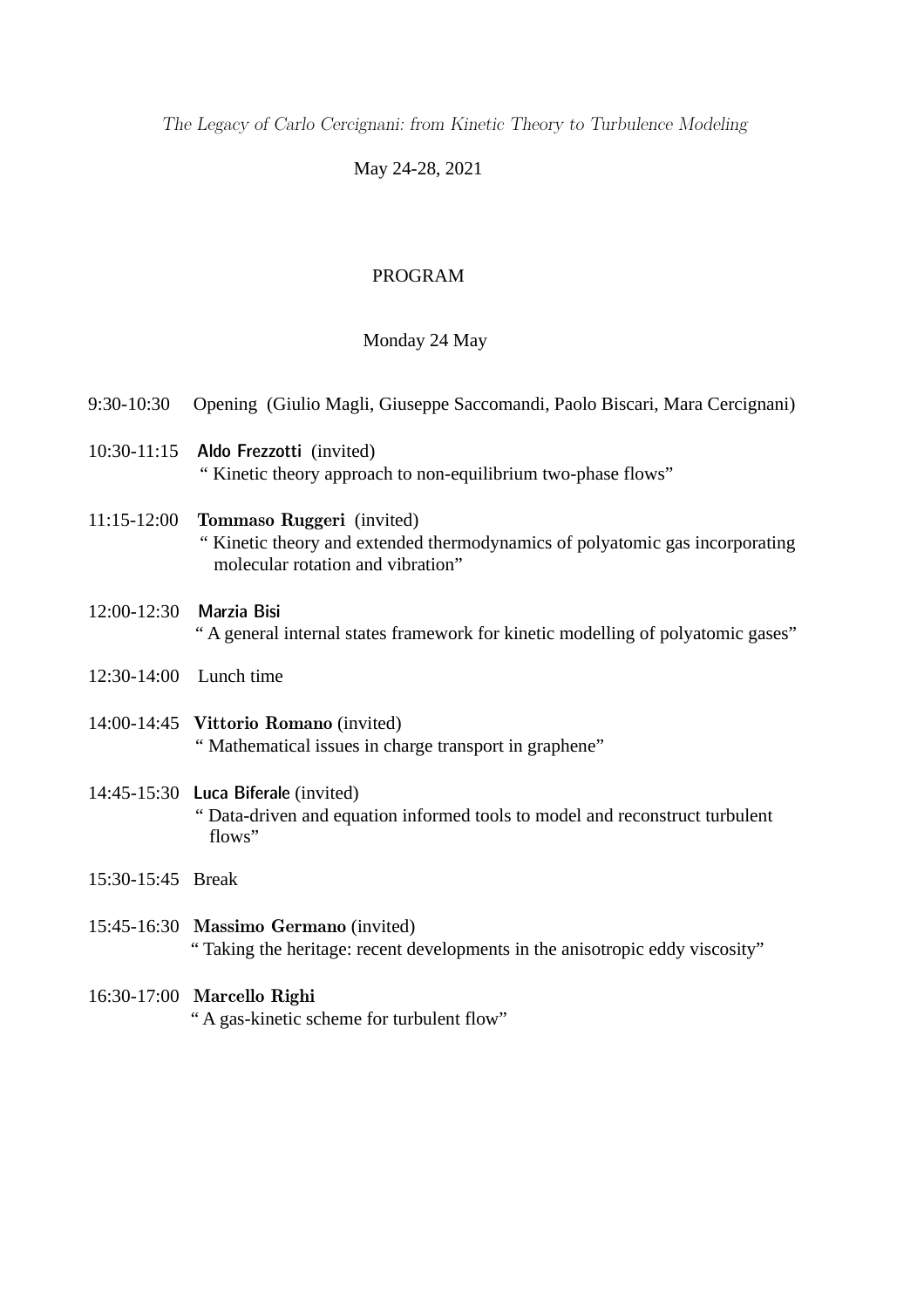## Tuesday 25 May

- 9:30-10:15 Kazuo Aoki (invited) " Model Boltzmann equations for a polyatomic gas and applications"
- 10:15-11:00 Francois Golse (invited) " Half-space problems for the Boltzmann equation with phase transition at the boundary"
- 11:00-11:15 Break
- 11:15-11:45 Silvia Lorenzani
	- " Variational solutions of the linearized Boltzmann equation for hard-sphere molecules and Cercignani-Lampis boundary conditions"

## 11:45-12:15 Niclas Bernhof

" Half-space problems for multi-component mixtures"

#### 12:15-12:45 Andrea Tosin

 " Non-conservative viral load-based kinetic description of epidemic spread on networks"

- 12:45-14:15 Lunch time
- 14:15-15:00 Dimitris Valougeorgis (invited) " Oscillatory rarefied gas flows in long capillaries"
- 15:00-15:45 Stefan Stefanov (invited) " Kinetic theory and Direct Simulation Monte Carlo Method- basic relations"

## 15:45-16:00 Break

# 16:00-16:30 Avshalom Manela " Propagation of two-dimensional localized vibroacoustic disturbances in a rarefied gas"

16:30-17:00 Giorgos Tatsios " Half-range moment method for rarefied gas flows driven by harmonically oscillating boundaries"

#### 17:00-17:30 Giovanni Nastasi

" Charge transport in graphene nanoribbons"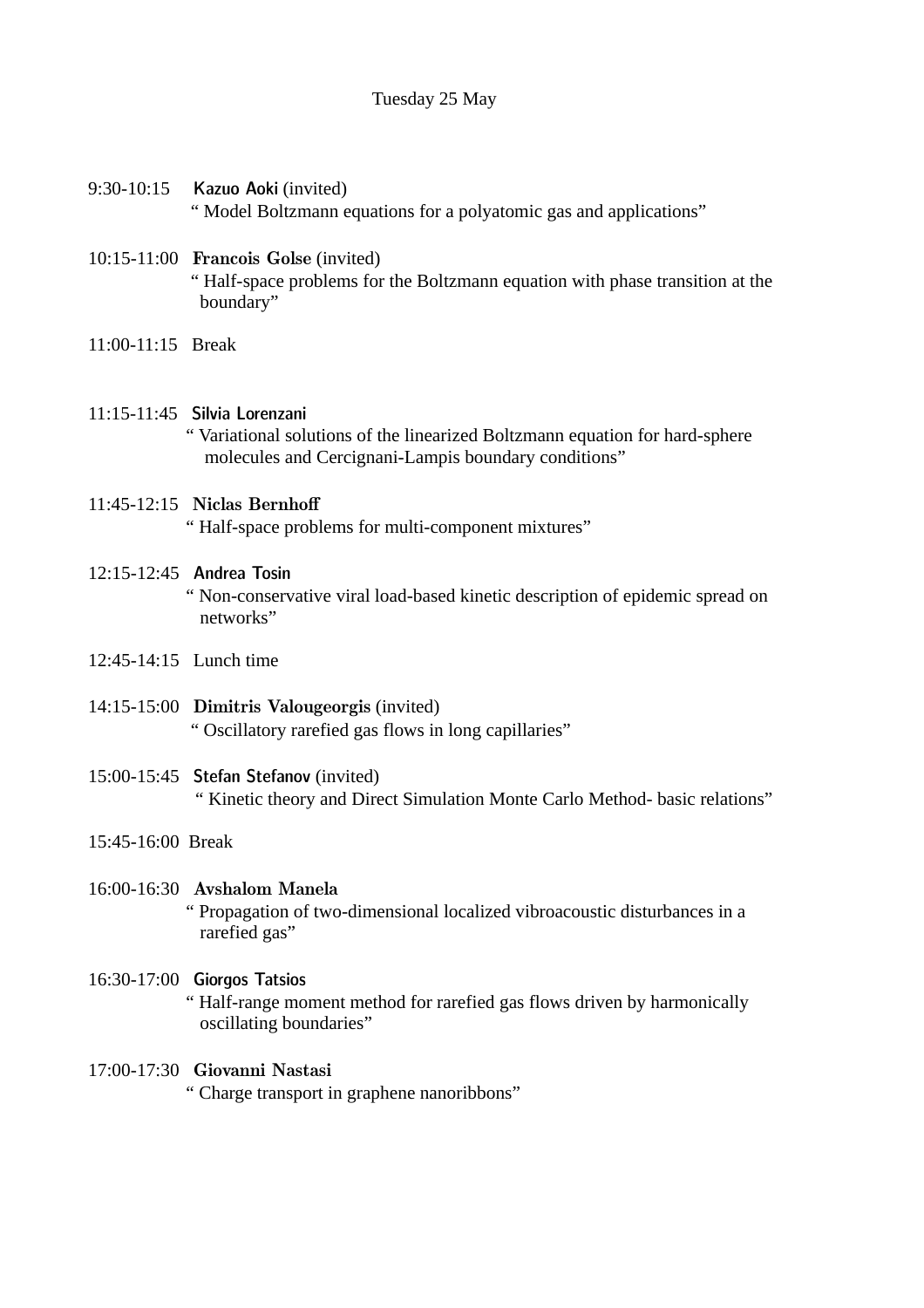#### Wednesday 26 May

- 9:30-10:15 Giancarlo Benettin (invited) " The Fermi-Pasta-Ulam problem and its underlying integrable dynamics"
- 10:15-11:00 Paolo Biscari (invited) " Scale-free evolution in random and periodic systems"
- 11:00-11:15 Break
- 11:15-11:45 Marco Lenci " Random walk in a one-dimensional Lévy random medium"
- 11:45-12:15 Nicolas Vauchelet " Computing accurate approximations of kinetic systems at diffusive regime"
- 12:15-13:15 Seminario di cultura matematica: Giuseppe Toscani "Meccanica statistica e fenomeni sociali" (in Italian). LINK: http://tiny.cc/fdsCM2021
- 13:15 15:00 Lunch time
- 15:00-15:45 Felix Sharipov (invited) " Cercignani-Lampis scattering kernel and its applications to rarefied gas flows"
- 15:45-16:15 Irina Graur " Simulation of the gas mixture behaviors using hard sphere and ab initio potentials"
- 16:15-16:45 Tatiana Salnikova " Evolution of mutually gravitating particles system with possible collisions"
- 16:45-17:00 Break

# 17:00-17:30 Marlies Pirner

 " BGK models for gas mixtures, polyatomic molecules and gases with chemical reactions: Modeling and theory"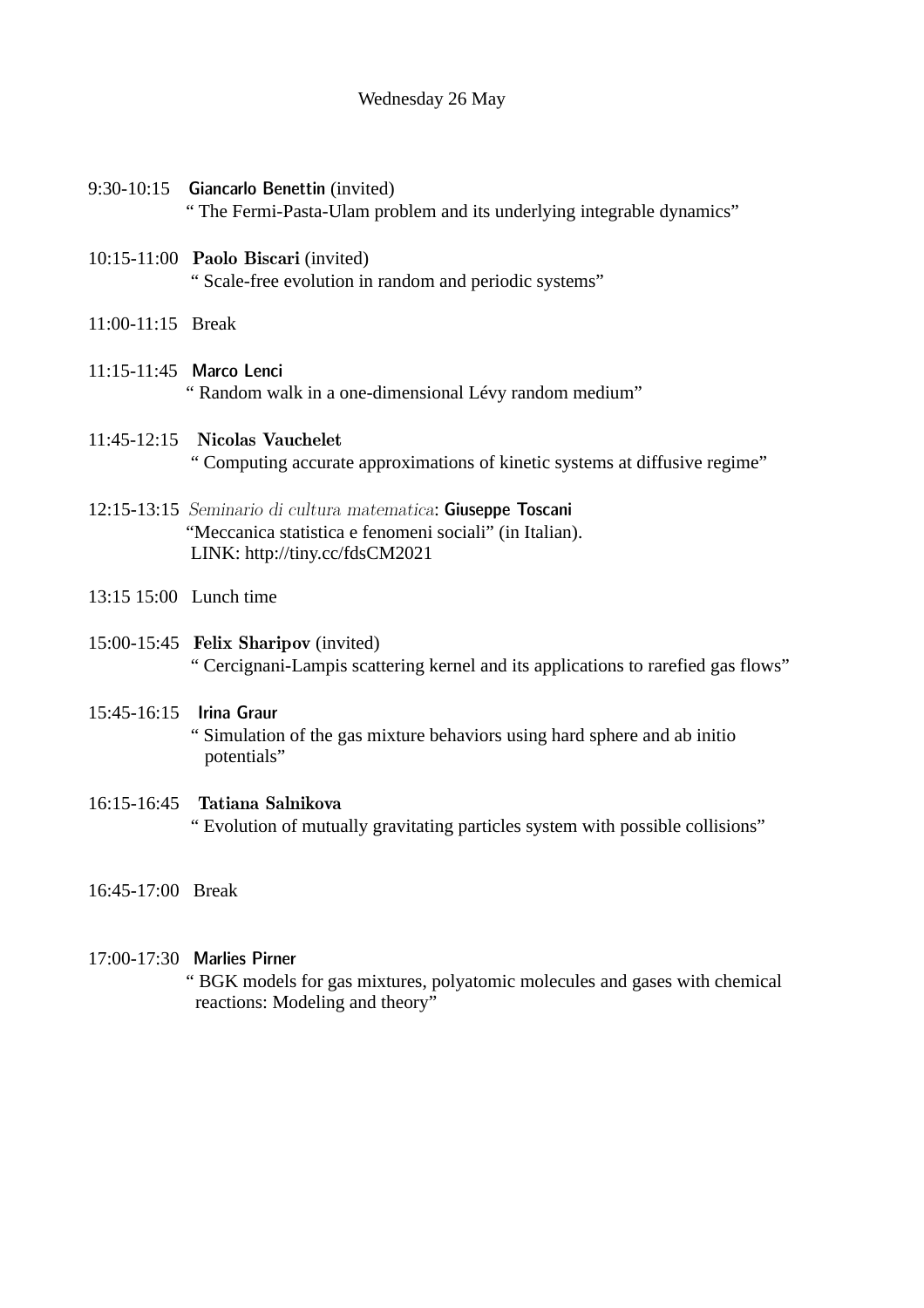#### Thursday 27 May

- 9:30-10:15 Mario Pulvirenti (invited) " On the size of backward clusters in a low-density regime for hard-sphere systems"
- 10:15-11:00 Alexander Bobylev (invited) " On self-similar solutions of the Boltzmann equation"
- 11:00-11:15 Break
- 11:15-11:45 Francesco Mainardi " The key role of the functions of the Mittag-Leffler type in eternal solutions of the Boltzmann equation"

#### 11:45-12:15 Maria Groppi

" Consistent BGK models for gas mixtures and applications"

#### 12:15-12:45 Sandra Warnecke

 " Numerical schemes for a multi-species BGK model with velocity-dependent collision frequency"

- 12:45-14:45 Lunch time
- 14:45-15:30 Andrea Carati and Luigi Galgani (invited) " The Einstein classical program in the Cercignani's sense of the 'shortcut'. A review of some results"

### 15:30-16:00 Fabrizio Gangemi " The Cercignani conjecture about a classical zero-point energy. Preliminary results"

#### 16:00-16:30 Matteo Zuin

 " Loss of magnetic confinement above a critical density in a microscopic model of magnetized plasma"

#### 16:30-17:15 Irene Gamba (invited)

" The Boltzmann equation modeling mixtures and polyatomic gases"